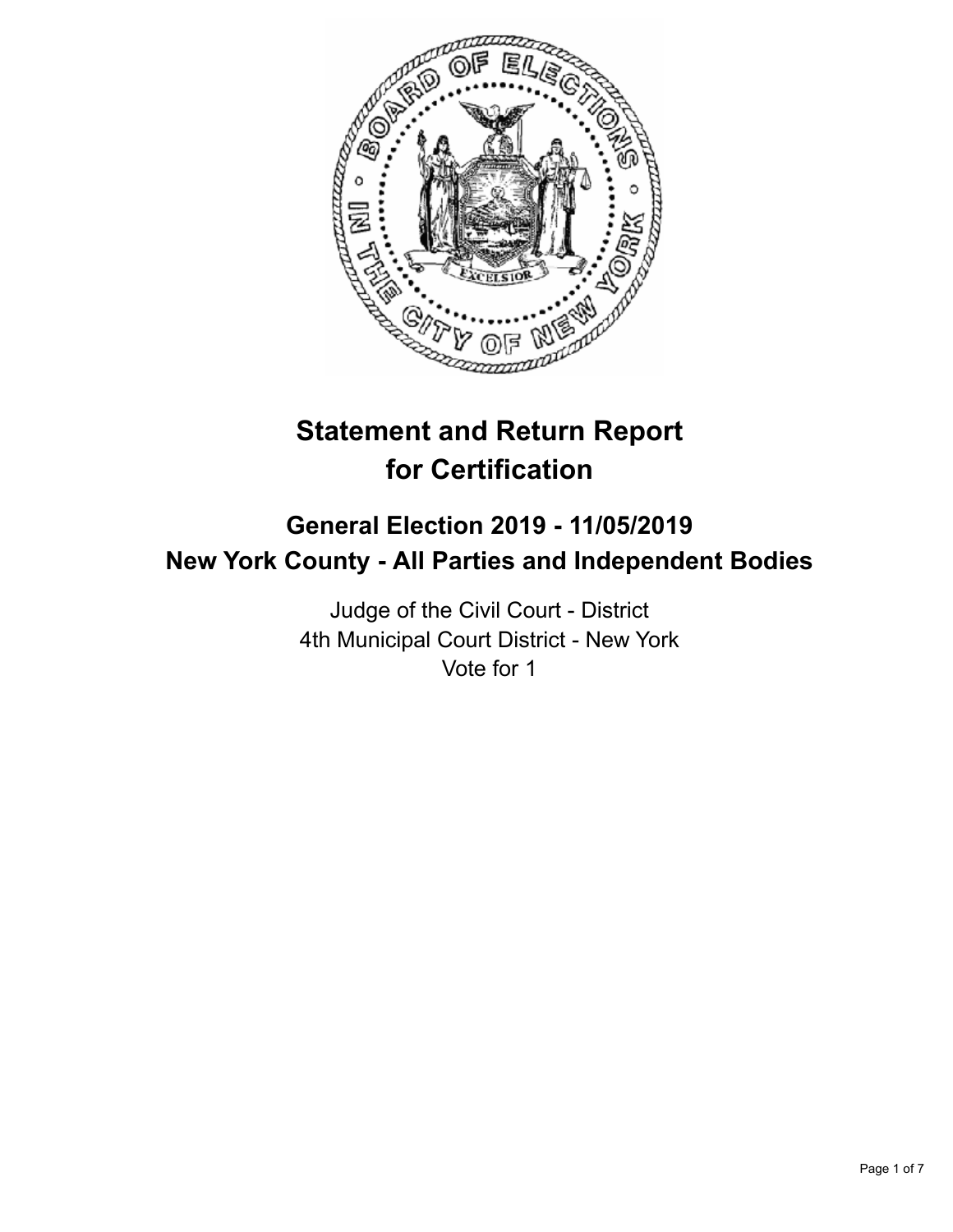

## **Assembly District 73**

| <b>Total Votes</b>                                       | 4,519             |
|----------------------------------------------------------|-------------------|
| WILLIAM BURR (WRITE-IN)                                  | 1                 |
| UNATTRIBUTABLE WRITE-IN (WRITE-IN)                       | 18                |
| TOM CRANE (WRITE-IN)                                     | $\mathbf{1}$      |
| STEPHANIE YOSHIDA (WRITE-IN)                             | 1                 |
| SCOTT FINTZ (WRITE-IN)                                   | $\mathbf{1}$      |
| RONALD FLAVIN (WRITE-IN)                                 | $\mathbf{1}$      |
| ROBERT SAMUEL (WRITE-IN)<br>ROBERT WRACHING (WRITE-IN)   | $\mathbf{1}$<br>1 |
| ROBERT HARRITS (WRITE-IN)                                |                   |
| NICKY SCATARRO (WRITE-IN)                                | 1<br>1            |
| NANCY L. BRENNER (WRITE-IN)                              | 1                 |
| MATT PRUITT (WRITE-IN)                                   | $\mathbf{1}$      |
| MATHEW TRACHTENBERG ESQ. (WRITE-IN)                      | 1                 |
| MARK KANKEL (WRITE-IN)                                   | 1                 |
| LYNN FISHMAN UNIMAN (WRITE-IN)                           | $\mathbf{1}$      |
| KAREN FRIEDMAN AGNIFILO (WRITE-IN)                       | 1                 |
| KARA DUNN (WRITE-IN)                                     | $\mathbf{1}$      |
| JUSTIN MODEL (WRITE-IN)                                  | $\mathbf{1}$      |
| JUDY SHEINDLIN (WRITE-IN)                                | 2                 |
| JOSEPH C. BORELLI (WRITE-IN)                             | $\mathbf{1}$      |
| JEFFREY W. PADILLA (WRITE-IN)                            | $\mathbf{1}$      |
| JEANINE PIRRO (WRITE-IN)                                 | 2                 |
| JACQUELINE ZUMANI (WRITE-IN)                             | $\mathbf{1}$      |
| DONALD TRUMP (WRITE-IN)                                  | $\mathbf{1}$      |
| CHELSEA VOLPE (WRITE-IN)                                 | 1                 |
| CHARLES KACHORSKI (WRITE-IN)                             | $\mathbf{1}$      |
| BERNIE SANDERS (WRITE-IN)                                | $\mathbf{1}$      |
| ARTHUR STANGER (WRITE-IN)                                | 1                 |
| ARTHUR MILLER (WRITE-IN)                                 | 1                 |
| ARNOLD SCHWARENE (WRITE-IN)                              | 1                 |
| ANTHONY IULIANO (WRITE-IN)                               | 1                 |
| ALEXANDRA SHEA (WRITE-IN)                                | 1                 |
| E. GRACE PARK (DEMOCRATIC)                               | 4,468             |
| <b>Total Applicable Ballots</b>                          | 5,610             |
| Less - Inapplicable Federal/Special Presidential Ballots | 0                 |
| <b>Total Ballots</b>                                     | 5,610             |
| <b>AFFIDAVIT</b>                                         | 36                |
| <b>ABSENTEE / MILITARY</b>                               | 222               |
| MANUALLY COUNTED EMERGENCY                               | 0                 |
| <b>PUBLIC COUNTER</b>                                    | 5,352             |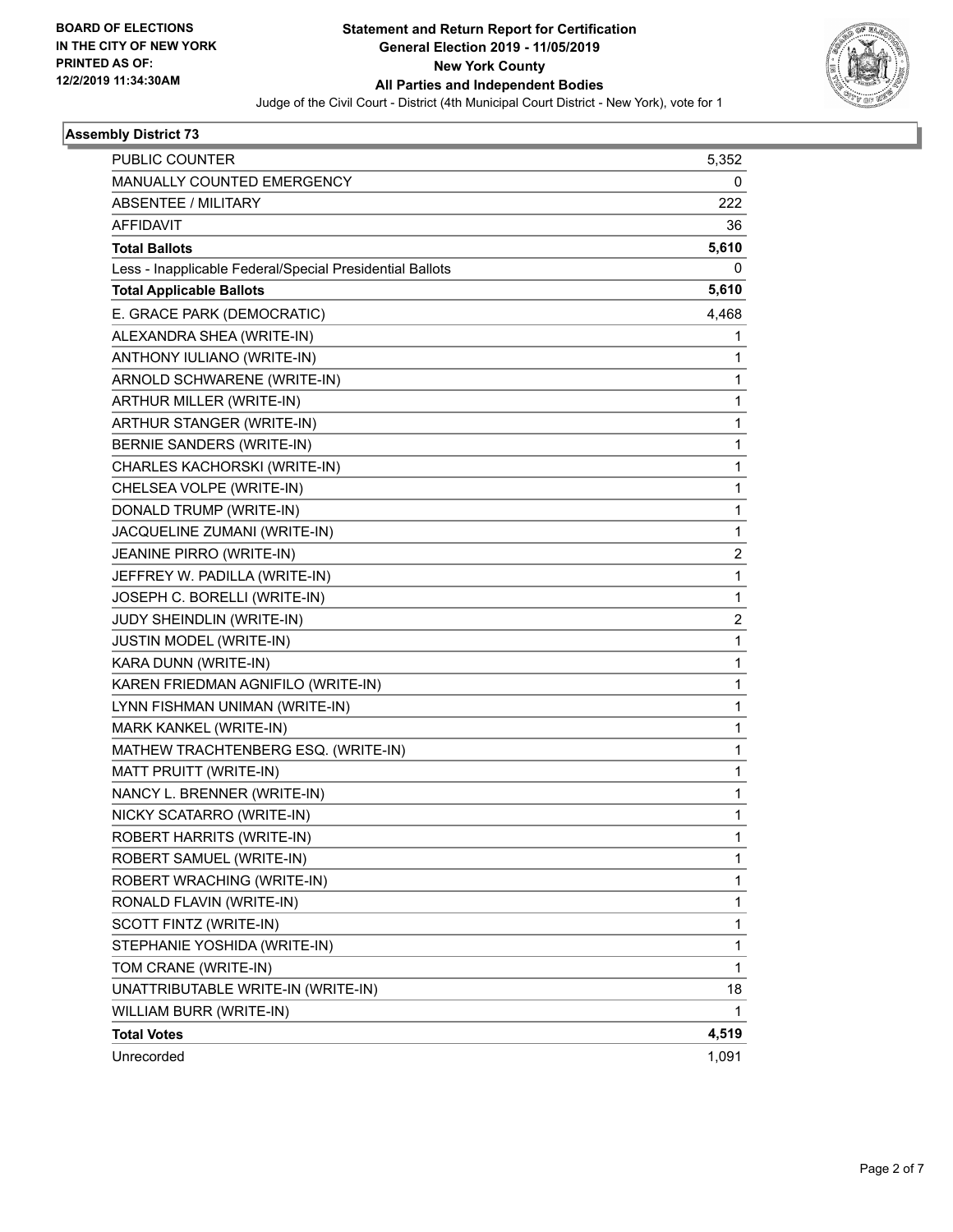

## **Assembly District 74**

| <b>PUBLIC COUNTER</b>                                    | 9,541 |
|----------------------------------------------------------|-------|
| MANUALLY COUNTED EMERGENCY                               | 16    |
| ABSENTEE / MILITARY                                      | 294   |
| <b>AFFIDAVIT</b>                                         | 86    |
| <b>Total Ballots</b>                                     | 9,937 |
| Less - Inapplicable Federal/Special Presidential Ballots | 0     |
| <b>Total Applicable Ballots</b>                          | 9,937 |
| E. GRACE PARK (DEMOCRATIC)                               | 8,148 |
| ANITA GUPTA (WRITE-IN)                                   | 1     |
| ANTHONY C. GENTILE (WRITE-IN)                            | 1     |
| <b>BARRY ELIAS (WRITE-IN)</b>                            | 1     |
| <b>BOBBY KOLIN (WRITE-IN)</b>                            | 1     |
| BRAD HOYLMAN (WRITE-IN)                                  | 1     |
| BRIAN TRAINOR (WRITE-IN)                                 | 1     |
| CALUDE WINFIELD (WRITE-IN)                               | 1     |
| CANDACE OWENS (WRITE-IN)                                 | 1     |
| CAROLYN CONABOY (WRITE-IN)                               | 1     |
| CHARLIE WATTS (WRITE-IN)                                 | 1     |
| DANIEL GARODNICK (WRITE-IN)                              | 1     |
| DONALD TRUMP (WRITE-IN)                                  | 4     |
| EMANUEL J. CHOSAK (WRITE-IN)                             | 1     |
| FRED CANAS-NGO (WRITE-IN)                                | 1     |
| <b>GEORGE WASHINGTON (WRITE-IN)</b>                      | 1     |
| GIGI FE (WRITE-IN)                                       | 1     |
| JAMES C. MOSLEY (WRITE-IN)                               | 1     |
| JENNY KIM (WRITE-IN)                                     | 1     |
| JIM REIDY (WRITE-IN)                                     | 1     |
| JIM RODFORD (WRITE-IN)                                   | 1     |
| JOSEPH C. BORELLI (WRITE-IN)                             | 2     |
| JOSEPH HODEL (WRITE-IN)                                  | 1     |
| KEVIN DONAGHUE (WRITE-IN)                                | 1     |
| KEVIN MCGRATH JR. (WRITE-IN)                             | 1     |
| LAUREN SCHORR (WRITE-IN)                                 | 1     |
| MARK DELLAQUILA (WRITE-IN)                               | 2     |
| MARK GRAYSON (WRITE-IN)                                  | 1     |
| MICHAEL BLOOMBERG (WRITE-IN)                             | 1     |
| MICHAEL MARKS (WRITE-IN)                                 | 1     |
| MIRANDA STRAND (WRITE-IN)                                | 1     |
| NICOLE MALIOTAKIS (WRITE-IN)                             | 1     |
| PENELOPE G. STOTHERS (WRITE-IN)                          | 2     |
| PETER SULLIVAN (WRITE-IN)                                | 1     |
| PETER VAN BUREN (WRITE-IN)                               | 1     |
| RICHARD NIXON (WRITE-IN)                                 | 1     |
| ROBERT EVANS (WRITE-IN)                                  | 1     |
| ROBERT PATTERSON (WRITE-IN)                              | 1     |
| ROGER LOMENZO (WRITE-IN)                                 | 1     |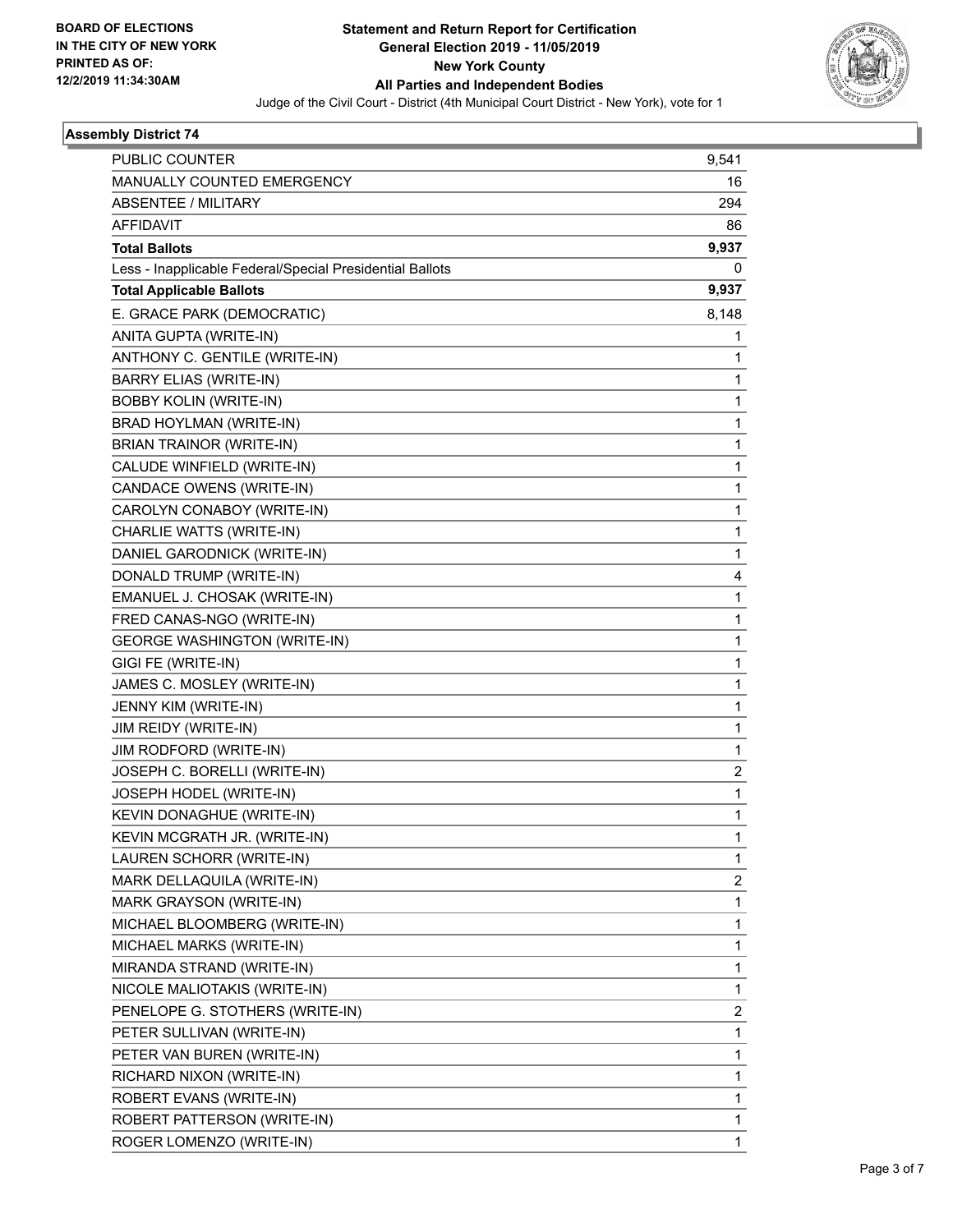

#### **Assembly District 74**

| RONALD MAYER (WRITE-IN)                   |                |
|-------------------------------------------|----------------|
| RUDOLPH GIULIANI (WRITE-IN)               |                |
| RUSH LIMBAUGH (WRITE-IN)                  |                |
| TARA ZABLOCKI-RILEY (WRITE-IN)            |                |
| THOMAS O. WINSHIP (WRITE-IN)              |                |
| TONI MANUSKY (WRITE-IN)                   |                |
| UNATTRIBUTABLE WRITE-IN (WRITE-IN)        | 26             |
| UNCOUNTED WRITE-IN PER STATUTE (WRITE-IN) | $\overline{2}$ |
| VIC TAYBACK (WRITE-IN)                    |                |
| <b>VISH BURRA (WRITE-IN)</b>              |                |
| <b>Total Votes</b>                        | 8,228          |
| Unrecorded                                | 1.709          |

#### **Assembly District 75**

| PUBLIC COUNTER                                           | 618      |
|----------------------------------------------------------|----------|
| MANUALLY COUNTED EMERGENCY                               | 0        |
| ABSENTEE / MILITARY                                      | 17       |
| <b>AFFIDAVIT</b>                                         | 4        |
| <b>Total Ballots</b>                                     | 639      |
| Less - Inapplicable Federal/Special Presidential Ballots | $\Omega$ |
| <b>Total Applicable Ballots</b>                          | 639      |
| E. GRACE PARK (DEMOCRATIC)                               | 510      |
| ALICIA M. HIGGINS (WRITE-IN)                             |          |
| JEREMY DEJESUS (WRITE-IN)                                | 1        |
| PHILLIP W. WEISS (WRITE-IN)                              | 1        |
| UNATTRIBUTABLE WRITE-IN (WRITE-IN)                       | 2        |
| <b>Total Votes</b>                                       | 515      |
| Unrecorded                                               | 124      |

## **Assembly District 76**

| PUBLIC COUNTER                                           |   |
|----------------------------------------------------------|---|
| <b>MANUALLY COUNTED EMERGENCY</b>                        | O |
| ABSENTEE / MILITARY                                      | 0 |
| AFFIDAVIT                                                | O |
| <b>Total Ballots</b>                                     |   |
| Less - Inapplicable Federal/Special Presidential Ballots | O |
| <b>Total Applicable Ballots</b>                          |   |
| E. GRACE PARK (DEMOCRATIC)                               |   |
| <b>Total Votes</b>                                       |   |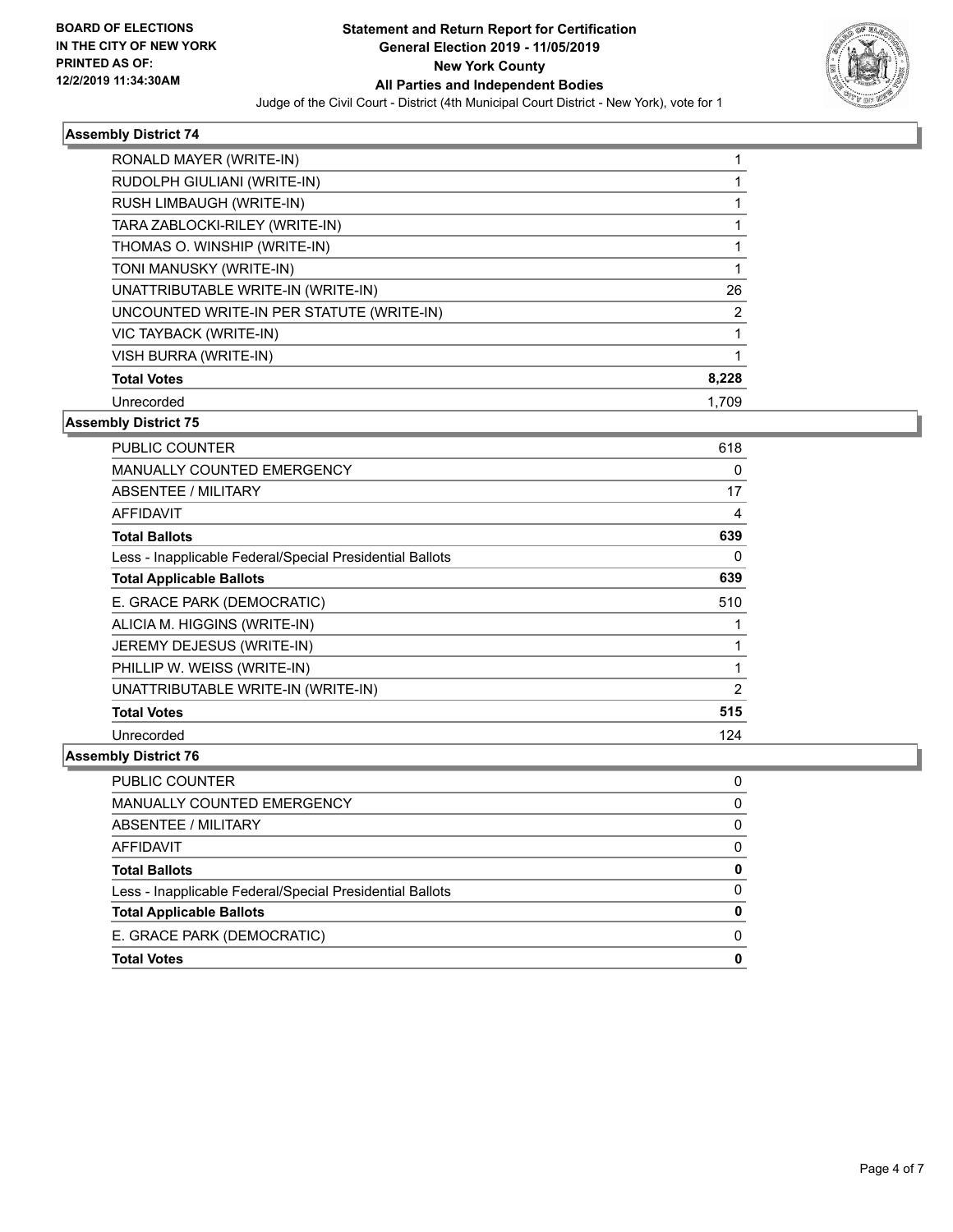

#### **Total for Judge of the Civil Court - District (4th Municipal Court District - New York) - New York County**

| PUBLIC COUNTER                                           | 15,511         |
|----------------------------------------------------------|----------------|
| <b>MANUALLY COUNTED EMERGENCY</b>                        | 16             |
| <b>ABSENTEE / MILITARY</b>                               | 533            |
| AFFIDAVIT                                                | 126            |
| <b>Total Ballots</b>                                     | 16,186         |
| Less - Inapplicable Federal/Special Presidential Ballots | 0              |
| <b>Total Applicable Ballots</b>                          | 16,186         |
| E. GRACE PARK (DEMOCRATIC)                               | 13,126         |
| ALEXANDRA SHEA (WRITE-IN)                                | 1              |
| ALICIA M. HIGGINS (WRITE-IN)                             | 1              |
| ANITA GUPTA (WRITE-IN)                                   | 1              |
| ANTHONY C. GENTILE (WRITE-IN)                            | 1              |
| ANTHONY IULIANO (WRITE-IN)                               | 1              |
| ARNOLD SCHWARENE (WRITE-IN)                              | 1              |
| ARTHUR MILLER (WRITE-IN)                                 | 1              |
| ARTHUR STANGER (WRITE-IN)                                | $\mathbf{1}$   |
| <b>BARRY ELIAS (WRITE-IN)</b>                            | 1              |
| BERNIE SANDERS (WRITE-IN)                                | 1              |
| <b>BOBBY KOLIN (WRITE-IN)</b>                            | $\mathbf{1}$   |
| BRAD HOYLMAN (WRITE-IN)                                  | 1              |
| BRIAN TRAINOR (WRITE-IN)                                 | 1              |
| CALUDE WINFIELD (WRITE-IN)                               | $\mathbf{1}$   |
| CANDACE OWENS (WRITE-IN)                                 | 1              |
| CAROLYN CONABOY (WRITE-IN)                               | 1              |
| CHARLES KACHORSKI (WRITE-IN)                             | $\mathbf{1}$   |
| CHARLIE WATTS (WRITE-IN)                                 | 1              |
| CHELSEA VOLPE (WRITE-IN)                                 | 1              |
| DANIEL GARODNICK (WRITE-IN)                              | $\mathbf{1}$   |
| DONALD TRUMP (WRITE-IN)                                  | 5              |
| EMANUEL J. CHOSAK (WRITE-IN)                             | 1              |
| FRED CANAS-NGO (WRITE-IN)                                | $\mathbf{1}$   |
| <b>GEORGE WASHINGTON (WRITE-IN)</b>                      | $\mathbf{1}$   |
| GIGI FE (WRITE-IN)                                       | 1              |
| JACQUELINE ZUMANI (WRITE-IN)                             | 1              |
| JAMES C. MOSLEY (WRITE-IN)                               | 1              |
| <b>JEANINE PIRRO (WRITE-IN)</b>                          | $\overline{2}$ |
| JEFFREY W. PADILLA (WRITE-IN)                            | 1              |
| JENNY KIM (WRITE-IN)                                     | 1              |
| JEREMY DEJESUS (WRITE-IN)                                | 1              |
| JIM REIDY (WRITE-IN)                                     | 1              |
| JIM RODFORD (WRITE-IN)                                   | 1              |
| JOSEPH C. BORELLI (WRITE-IN)                             | 3              |
| JOSEPH HODEL (WRITE-IN)                                  | 1              |
| JUDY SHEINDLIN (WRITE-IN)                                | 2              |
| <b>JUSTIN MODEL (WRITE-IN)</b>                           | 1              |
| KARA DUNN (WRITE-IN)                                     | 1              |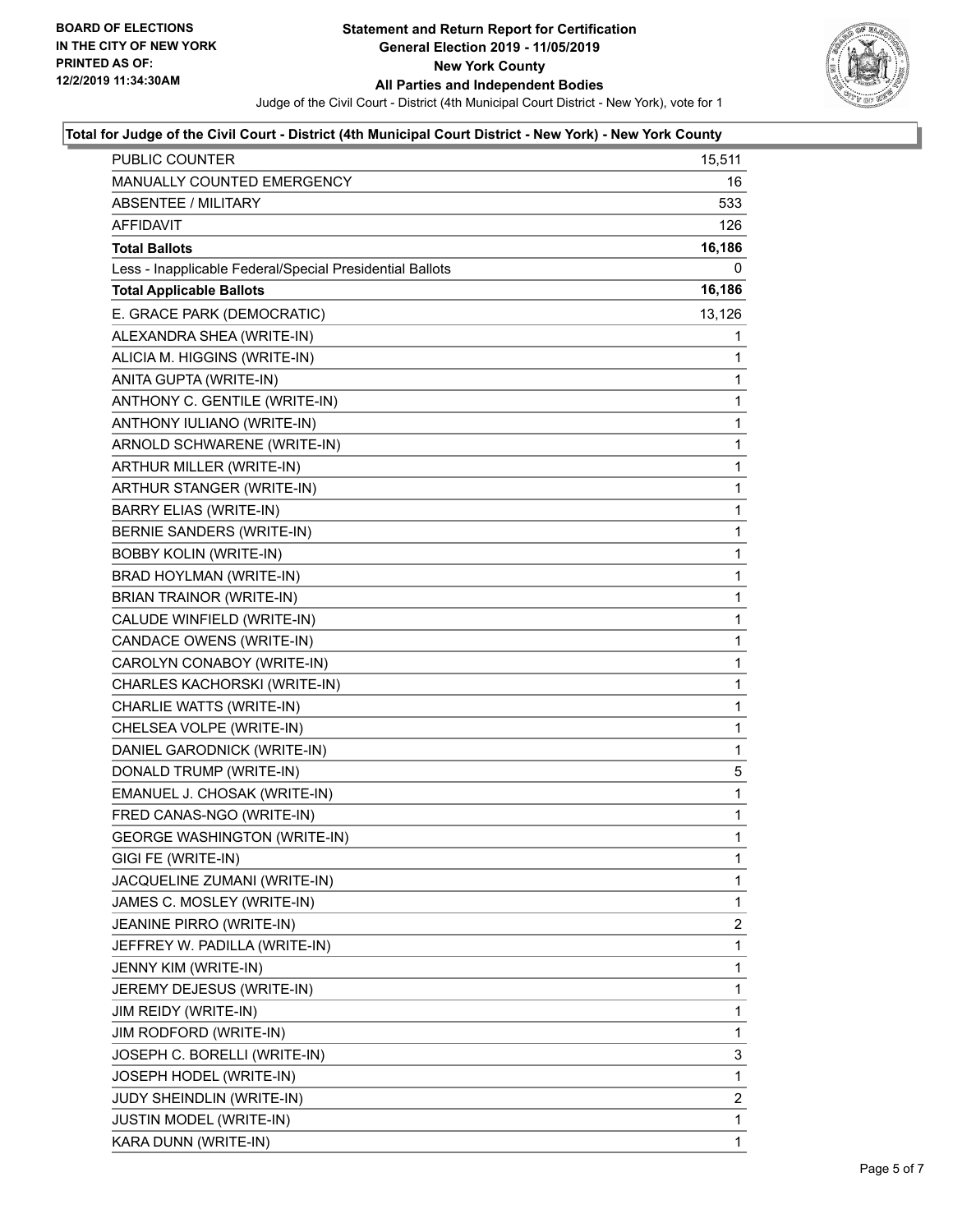

## **Total for Judge of the Civil Court - District (4th Municipal Court District - New York) - New York County**

| KAREN FRIEDMAN AGNIFILO (WRITE-IN)        | 1              |
|-------------------------------------------|----------------|
| KEVIN DONAGHUE (WRITE-IN)                 | 1              |
| KEVIN MCGRATH JR. (WRITE-IN)              | 1              |
| LAUREN SCHORR (WRITE-IN)                  | 1              |
| LYNN FISHMAN UNIMAN (WRITE-IN)            | 1              |
| MARK DELLAQUILA (WRITE-IN)                | $\overline{2}$ |
| MARK GRAYSON (WRITE-IN)                   | 1              |
| MARK KANKEL (WRITE-IN)                    | 1              |
| MATHEW TRACHTENBERG ESQ. (WRITE-IN)       | 1              |
| MATT PRUITT (WRITE-IN)                    | 1              |
| MICHAEL BLOOMBERG (WRITE-IN)              | 1              |
| MICHAEL MARKS (WRITE-IN)                  | 1              |
| MIRANDA STRAND (WRITE-IN)                 | 1              |
| NANCY L. BRENNER (WRITE-IN)               | 1              |
| NICKY SCATARRO (WRITE-IN)                 | 1              |
| NICOLE MALIOTAKIS (WRITE-IN)              | 1              |
| PENELOPE G. STOTHERS (WRITE-IN)           | $\overline{2}$ |
| PETER SULLIVAN (WRITE-IN)                 | 1              |
| PETER VAN BUREN (WRITE-IN)                | 1              |
| PHILLIP W. WEISS (WRITE-IN)               | 1              |
| RICHARD NIXON (WRITE-IN)                  | 1              |
| ROBERT EVANS (WRITE-IN)                   | 1              |
| ROBERT HARRITS (WRITE-IN)                 | 1              |
| ROBERT PATTERSON (WRITE-IN)               | 1              |
| ROBERT SAMUEL (WRITE-IN)                  | 1              |
| ROBERT WRACHING (WRITE-IN)                | 1              |
| ROGER LOMENZO (WRITE-IN)                  | 1              |
| RONALD FLAVIN (WRITE-IN)                  | 1              |
| RONALD MAYER (WRITE-IN)                   | 1              |
| RUDOLPH GIULIANI (WRITE-IN)               | 1              |
| RUSH LIMBAUGH (WRITE-IN)                  | 1              |
| SCOTT FINTZ (WRITE-IN)                    | 1              |
| STEPHANIE YOSHIDA (WRITE-IN)              | 1              |
| TARA ZABLOCKI-RILEY (WRITE-IN)            | 1              |
| THOMAS O. WINSHIP (WRITE-IN)              | 1              |
| TOM CRANE (WRITE-IN)                      | 1              |
| TONI MANUSKY (WRITE-IN)                   | 1              |
| UNATTRIBUTABLE WRITE-IN (WRITE-IN)        | 46             |
| UNCOUNTED WRITE-IN PER STATUTE (WRITE-IN) | 2              |
| VIC TAYBACK (WRITE-IN)                    | 1              |
| VISH BURRA (WRITE-IN)                     | 1              |
| WILLIAM BURR (WRITE-IN)                   | 1              |
| <b>Total Votes</b>                        | 13,262         |
| Unrecorded                                | 2,924          |
|                                           |                |